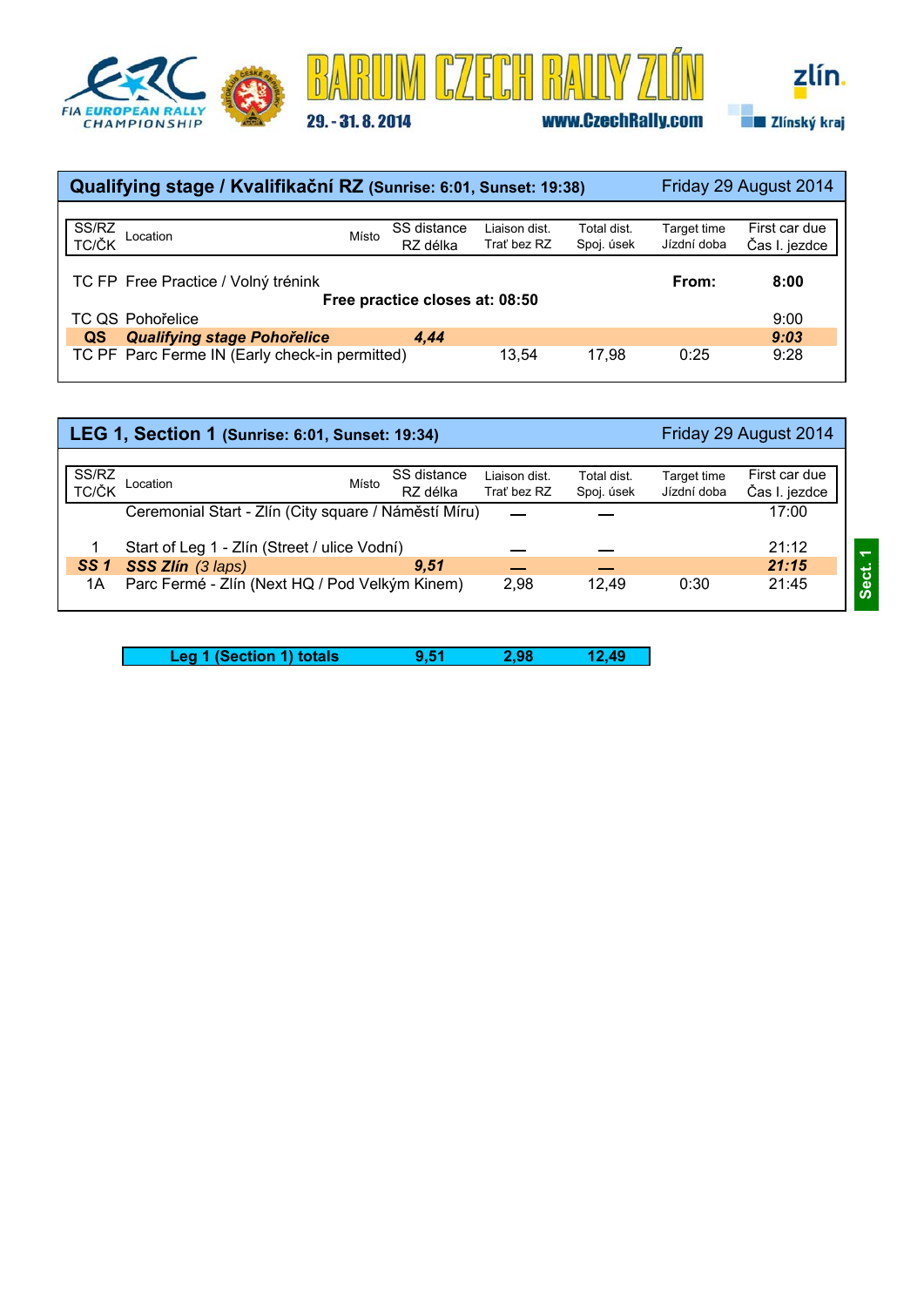





|                 | LEG 1, Section 2-3 (Sunrise: 6:03, Sunset: 19:36)<br>Saturday 30 August 2014 |                          |                              |                           |                            |                                |
|-----------------|------------------------------------------------------------------------------|--------------------------|------------------------------|---------------------------|----------------------------|--------------------------------|
| SS/RZ<br>TC/ČK  | Location<br>Místo                                                            | SS distance<br>RZ délka  | Liaison dist.<br>Trať bez RZ | Total dist.<br>Spoj. úsek | Target time<br>Jízdní doba | First car due<br>Čas I. jezdce |
| 1B              | Re-start Leg 1 / Zlín (Pod Velkým Kinem / next HQ)                           |                          |                              |                           |                            | 8:00                           |
| 1 <sup>C</sup>  | Service in                                                                   |                          | 10,29                        | 10,29                     | 0:25                       | 8:25                           |
|                 | <b>Service A (Otrokovice)</b>                                                | (9,51)                   | (13, 27)                     | (22, 78)                  | 0:15                       |                                |
| 1D              | Service out                                                                  |                          |                              |                           |                            | 8:40                           |
|                 | <b>Refueling Zone</b>                                                        | (24, 87)                 | (59, 95)                     | (84, 82)                  |                            |                                |
| $\overline{2}$  | Nové Dvory                                                                   |                          | 33,51                        | 33,51                     | 0:45                       | 9:25                           |
| SS <sub>2</sub> | Slušovice (2 laps)                                                           | 16,05                    |                              |                           |                            | 9:28                           |
|                 | Petrol station Benzina (Zlín) - 100 octane - 7,89 km after finish of SS 2    |                          |                              |                           |                            |                                |
| 3               | Zlín (U Majáku)                                                              | $\overline{\phantom{0}}$ | 14,57                        | 30,62                     | 0:45                       | 10:13                          |
| <b>SS 3</b>     | <b>Maják</b>                                                                 | 8,82                     |                              |                           |                            | 10:16                          |
| 3A              | Regrouping & Technical Zone in                                               |                          | 11,87                        | 20,69                     | 0:35                       | 10:51                          |
|                 | Regrouping (Otrokovice)                                                      |                          |                              |                           | 0:50                       |                                |
| 3B              | Regrouping out, Service in                                                   |                          |                              |                           |                            | 11:41                          |
|                 | <b>Service B (Otrokovice)</b>                                                | (24, 87)                 | (59, 95)                     | (84, 82)                  | 0:30                       |                                |
| 3C              | Service out                                                                  |                          |                              |                           |                            | 12:11                          |
|                 | <b>Refueling Zone</b>                                                        | (50, 38)                 | (76, 88)                     | (127, 26)                 |                            |                                |
| $\overline{4}$  | Lukov                                                                        |                          | 27,78                        | 27,78                     | 0:40                       | 12:51                          |
| SS <sub>4</sub> | <b>Troják</b>                                                                | 22,82                    |                              |                           |                            | 12:54                          |
| 5               | Hošťálková                                                                   |                          | 1,95                         | 24,77                     | 0:40                       | 13:34                          |
| <b>SS 5</b>     | <b>Semetin</b>                                                               | 11,51                    |                              |                           |                            | 13:37                          |
|                 | Petrol station Benzina (Liptál) - 100 octane - 7,91 km after finish of SS 5  |                          |                              |                           |                            |                                |
| 6               | Nové Dvory                                                                   |                          | 35,47                        | 46,98                     | 1:00                       | 14:37                          |
| <b>SS6</b>      | Slušovice (2 laps)                                                           | 16,05                    |                              |                           |                            | 14:40                          |
|                 | Petrol station Benzina (Zlín) - 100 octane - 7,89 km after finish of SS 6    |                          |                              |                           |                            |                                |
|                 | Remote Refueling Zone (Zlín)                                                 | (8, 82)                  | (14, 97)                     | (23, 79)                  |                            |                                |
| $\overline{7}$  | Zlín (U Majáku)                                                              |                          | 14,78                        | 30,83                     | 0:45                       | 15:25                          |
| SS <sub>7</sub> | Maják                                                                        | 8,82                     |                              |                           |                            | 15:28                          |
| 7A              | Regrouping & Technical Zone in                                               |                          | 11,87                        | 20,69                     | 0:35                       | 16:03                          |
|                 | Regrouping (Otrokovice)                                                      |                          |                              |                           | 0:30                       |                                |
| 7B              | Regrouping out, Service in                                                   |                          |                              |                           |                            | 16:33                          |
|                 | Service C (Otrokovice)                                                       | (59,2)                   | (91, 85)                     | (151, 05)                 | 0:30                       |                                |
| $\overline{7C}$ | Service out                                                                  |                          |                              |                           |                            | 17:03                          |
|                 | <b>Refueling Zone</b>                                                        | (34, 33)                 | (74, 17)                     | (108, 5)                  |                            |                                |
| 8               | Lukov                                                                        |                          | 27,78                        | 27,78                     | 0:40                       | 17:43                          |
| SS8             | <b>Troják</b>                                                                | 22,82                    |                              |                           |                            | 17:46                          |
| 9               | Hošťálková                                                                   |                          | 1,95                         | 24,77                     | 0:40                       | 18:26                          |
| <b>SS 9</b>     | <b>Semetin</b>                                                               | 11,51                    |                              |                           |                            | 18:29                          |
|                 | Petrol station Benzina (Liptál) - 100 octane - 7,91 km after finish of SS 9  |                          |                              |                           |                            |                                |
|                 | Petrol station Benzina (Zlín) - 100 octane - 30,60 km after finish of SS 9   |                          |                              |                           |                            |                                |
| <b>9A</b>       | Parc Fermé & Technical Zone in                                               |                          | 44,44                        | 55,95                     | 1:20                       | 19:49                          |
| 9B              | Parc Fermé out / Flexi Service in                                            |                          |                              |                           |                            |                                |
|                 | <b>Flexi Service D (Otrokovice)</b>                                          | (34, 33)                 | (74, 17)                     | (108, 5)                  | 0:45                       |                                |
| 9C              | Flexi Service out / Parc Fermé in                                            |                          |                              |                           |                            |                                |
|                 |                                                                              |                          |                              |                           |                            |                                |

**All Cars (except re-starting crews) to be in Parc Fermé no later than** 23:00

**Leg 1 totals 127,91 239,24 367,15 Leg 1**